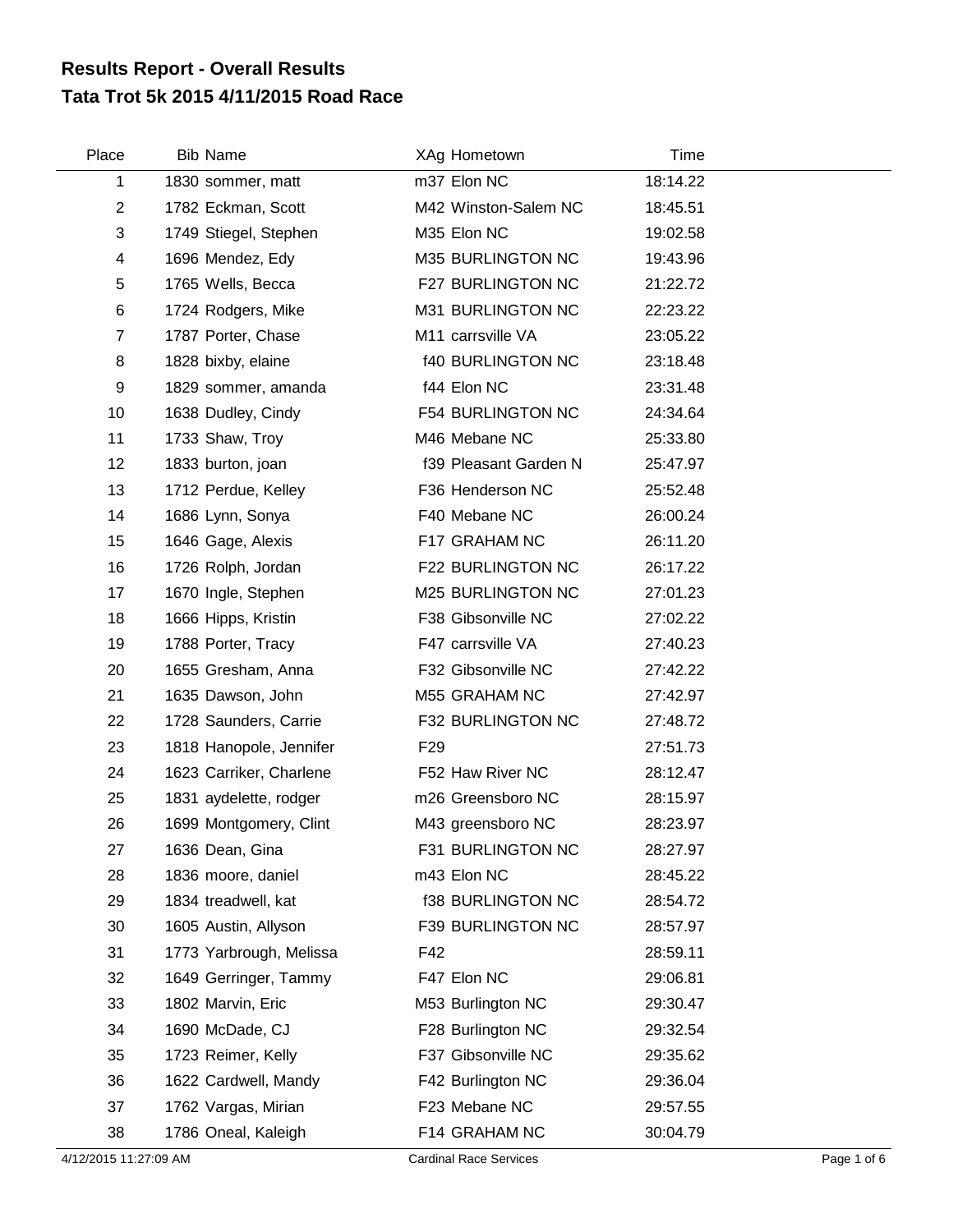| Place | <b>Bib Name</b>               | XAg Hometown             | Time     |  |
|-------|-------------------------------|--------------------------|----------|--|
| 39    | 1759 Tilley, Megan            | F30 GRAHAM NC            | 30:39.29 |  |
| 40    | 1770 Workman, Whitney         | F21 BURLINGTON NC        | 30:44.29 |  |
| 41    | 1781 Cummins, John            | M53 Winston-Salem NC     | 30:54.30 |  |
| 42    | 1608 Bayless, Michael         | M41 BURLINGTON NC        | 30:54.80 |  |
| 43    | 1653 Grainger, Angela         | F52 Whitsett NC          | 31:08.29 |  |
| 44    | 1697 Mitchell, Natalie        | F31 BURLINGTON NC        | 31:08.38 |  |
| 45    | 1687 Lyons, Emily             | F40 BURLINGTON NC        | 31:17.21 |  |
| 46    | 1682 Kirkland, Susan          | <b>F48 BURLINGTON NC</b> | 31:18.04 |  |
| 47    | 1822 davis, mike              | m53 Haw River NC         | 31:24.92 |  |
| 48    | 1825 cline, joyce             | f35                      | 31:43.54 |  |
| 49    | 1737 Shepherd, William        | M16 BURLINGTON NC        | 31:45.30 |  |
| 50    | 1656 Gumbrecht, Carrie        | F57 BURLINGTON NC        | 32:01.80 |  |
| 51    | 1689 May, Lauren              | F32 Gibsonville NC       | 32:07.80 |  |
| 52    | 1835 morrissette, valerie     | <b>f48 BURLINGTON NC</b> | 32:10.05 |  |
| 53    | 1718 Porterfield, Christopher | M30 GRAHAM NC            | 32:13.80 |  |
| 54    | 1715 Pluff-Gioia, Tracie      | F45 GRAHAM NC            | 32:30.05 |  |
| 55    | 1824 freeman, easton          | m7 Gibsonville NC        | 32:47.05 |  |
| 56    | 1734 Shepherd, Adam           | M10 BURLINGTON NC        | 32:48.31 |  |
| 57    | 1645 freeman, kathy           | F39 Gibsonville NC       | 32:48.31 |  |
| 58    | 1684 Lopez, Joshua            | M22 BURLINGTON NC        | 32:55.55 |  |
| 59    | 1783 Jordan, Pam              | F34 Burlington NC        | 33:09.29 |  |
| 60    | 1738 Simmons, Tricia          | F26 Burlington NC        | 33:11.54 |  |
| 61    | 1629 Cole, Margaret           | <b>F53 BURLINGTON NC</b> | 33:17.79 |  |
| 62    | 1667 Holder, Jessica          | F24 BURLINGTON NC        | 33:19.79 |  |
| 63    | 1639 Engels, Karin            | F29 Kings Mountain NC    | 33:38.04 |  |
| 64    | 1624 Catchpole, Haelee        | F21                      | 33:52.30 |  |
| 65    | 1757 Thompson, Elnora         | F67                      | 34:17.30 |  |
| 66    | 1610 Birch, Tyler             | <b>F53 BURLINGTON NC</b> | 34:28.79 |  |
| 67    | 1695 McNeil, Avery            | F22 GRAHAM NC            | 34:33.62 |  |
| 68    | 1717 Polk, Lindsay            | F29 Greensboro NC        | 34:36.29 |  |
| 69    | 1679 Kendall, Joseph          | M24 BURLINGTON NC        | 34:45.30 |  |
| 70    | 1779 Coble, Kelly             | F23 GRAHAM NC            | 34:56.81 |  |
| 71    | 1707 Ortega, Phillip          | M36 GRAHAM NC            | 34:56.94 |  |
| 72    | 1790 Seiler, Lori             | F51 BURLINGTON NC        | 34:58.29 |  |
| 73    | 1747 Sparks, Debra            | F32 Elon NC              | 34:59.80 |  |
| 74    | 1663 Hill, Brandan            | M11 Burlington NC        | 35:06.56 |  |
| 75    | 1727 Ryan, Caroline           | F35 BURLINGTON NC        | 35:07.81 |  |
| 76    | 1708 Osborne, Jana            | F26 Gibsonville NC       | 35:08.04 |  |
| 77    | 1700 Montgomery, Denise       | F41 greensboro NC        | 35:08.79 |  |
| 78    | 1607 Bastow, Bastow           | F57 Belmont NC           | 35:39.05 |  |
| 79    | 1680 King, Christian          | F28 Whitsett NC          | 35:46.05 |  |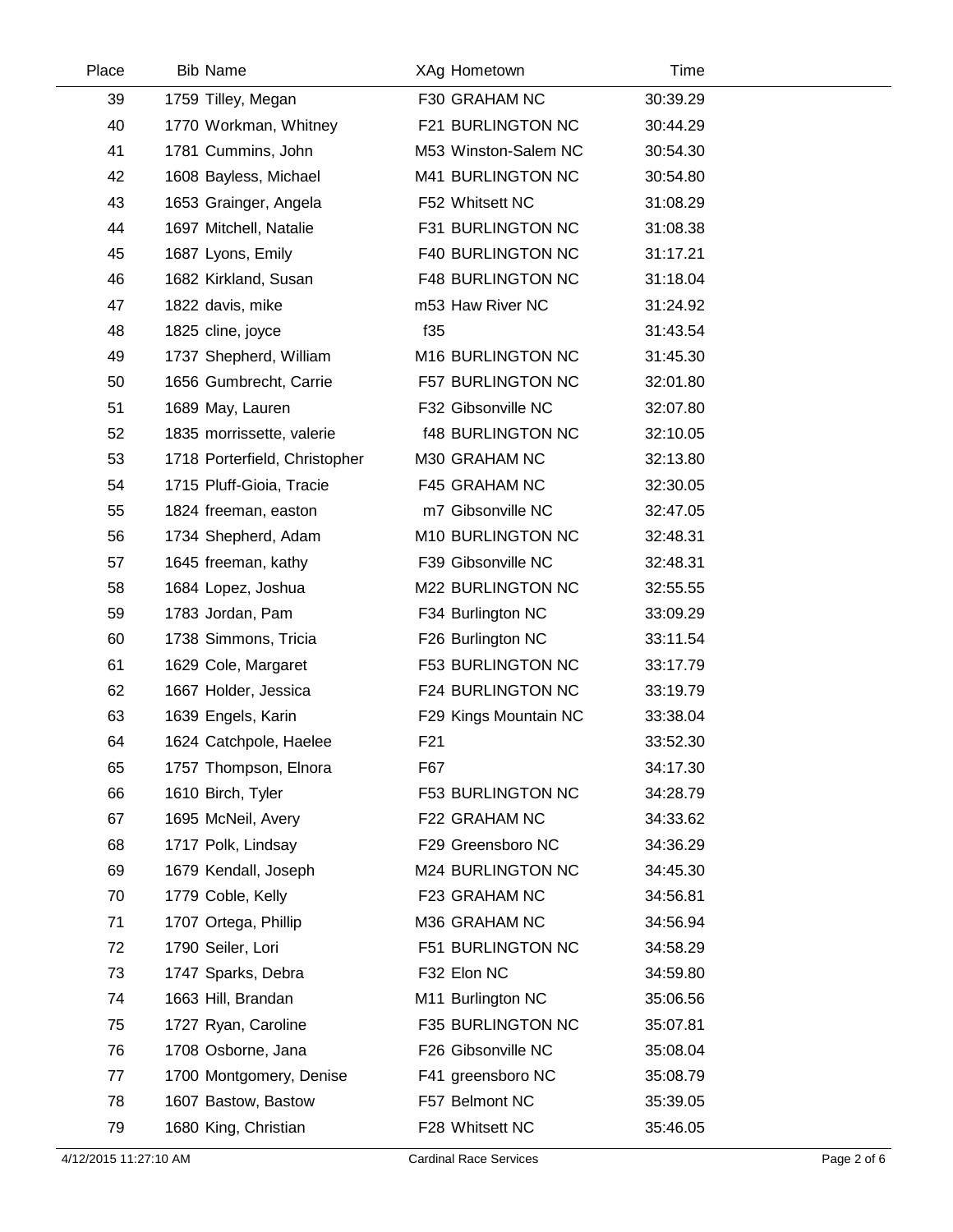| Place | <b>Bib Name</b>          | XAg Hometown           | Time     |  |
|-------|--------------------------|------------------------|----------|--|
| 80    | 1619 Brown, Tina         | F43 Liberty NC         | 35:51.05 |  |
| 81    | 1793 Trippodo, Kristine  | F29 Mebane NC          | 35:54.30 |  |
| 82    | 1732 Shaw, Stephanie     | F42 Mebane NC          | 36:04.01 |  |
| 83    | 1602 Akers, Lisha        | F51 BURLINGTON NC      | 36:06.80 |  |
| 84    | 1758 Tichy, Debbie       | F58 BURLINGTON NC      | 36:14.96 |  |
| 85    | 1664 Hill, Matt          | M33 Burlington NC      | 36:29.80 |  |
| 86    | 1650 Gilliam, Sherryl    | F53 Wrightsville Beach | 36:34.99 |  |
| 87    | 1755 Tedder, Cindy       | F53 Jamestown NC       | 36:35.98 |  |
| 88    | 1776 Barber, Jennifer    | F38 BURLINGTON NC      | 36:38.80 |  |
| 89    | 1736 Shepherd, Richard   | M44 Wilkesboro NC      | 36:45.55 |  |
| 90    | 1791 Shepherd, Lauren    | F12 Wilkesboro NC      | 36:45.81 |  |
| 91    | 1693 McMahan, Heather    | F34 BURLINGTON NC      | 37:18.19 |  |
| 92    | 1760 Turnrer, Susan      | F51 Gibsonville NC     | 37:38.55 |  |
| 93    | 1769 Workman, Michael    | M40 Burlington NC      | 37:39.80 |  |
| 94    | 1774 Baggett, Anna       | F21 WILSON NC          | 37:57.24 |  |
| 95    | 1729 Saunders, Christie  | F23 Mebane NC          | 38:07.54 |  |
| 96    | 1628 Cobb, Dee Ann       | F37 BURLINGTON NC      | 38:16.13 |  |
| 97    | 1735 SHEPHERD, CRYSTAL   | F42 BURLINGTON NC      | 38:16.81 |  |
| 98    | 1775 Baggett, Cheryl     | F53 WILSON NC          | 38:20.04 |  |
| 99    | 1808 O'Neal, Scott       | M35 Burlington NC      | 38:29.29 |  |
| 100   | 1604 Andrews, Shawn      | M34 GRAHAM NC          | 39:25.54 |  |
| 101   | 1722 Pryor, Meredith     | F26 GRAHAM NC          | 39:35.05 |  |
| 102   | 1706 Ortega, Michelle    | F40 GRAHAM NC          | 39:58.06 |  |
| 103   | 1837 futrell, kim        | f43 Elon NC            | 40:01.80 |  |
| 104   | 1669 Ingle, Katie        | F24 BURLINGTON NC      | 40:02.29 |  |
| 105   | 1617 Brown, Dakota       | F17 Liberty NC         | 40:24.30 |  |
| 106   | 1633 Crawford, Felicia   | F31 Burlington NC      | 40:34.55 |  |
| 107   | 1721 Potter, Steven      | M6 Burlington NC       | 40:42.79 |  |
| 108   | 1767 Williams, Crystal   | F30 Burlington NC      | 41:03.35 |  |
| 109   | 1768 Williams, Donnie    | M37 Burlington NC      | 41:04.04 |  |
| 110   | 1810 Starman, Crissy     | F29 Hampstead NC       | 41:07.80 |  |
| 111   | 1725 Rodriguez, Maria    | F20 Mebane NC          | 41:13.29 |  |
| 112   | 1720 Potter, Holly       | F36 Burlington NC      | 41:13.56 |  |
| 113   | 1811 Starman, Nic        | M32 Hampstead NC       | 41:22.21 |  |
| 114   | 1719 Porterfield, Leslie | F30 GRAHAM NC          | 41:26.79 |  |
| 115   | 1764 Ward, Renee         | F49 Burlington NC      | 41:47.31 |  |
| 116   | 1677 Kelly, Rachel       | F28 GRAHAM NC          | 41:48.17 |  |
| 117   | 1631 Combs, Amber        | F27 Mebane NC          | 41:48.57 |  |
| 118   | 1742 Smith, Beverly      | F42 Mebane NC          | 41:49.06 |  |
| 119   | 1814 Vonglakhone, Brenda | F32 Burlington NC      | 43:50.55 |  |
| 120   | 1713 Pierce, Courtenay   | F36 Mebane NC          | 44:12.81 |  |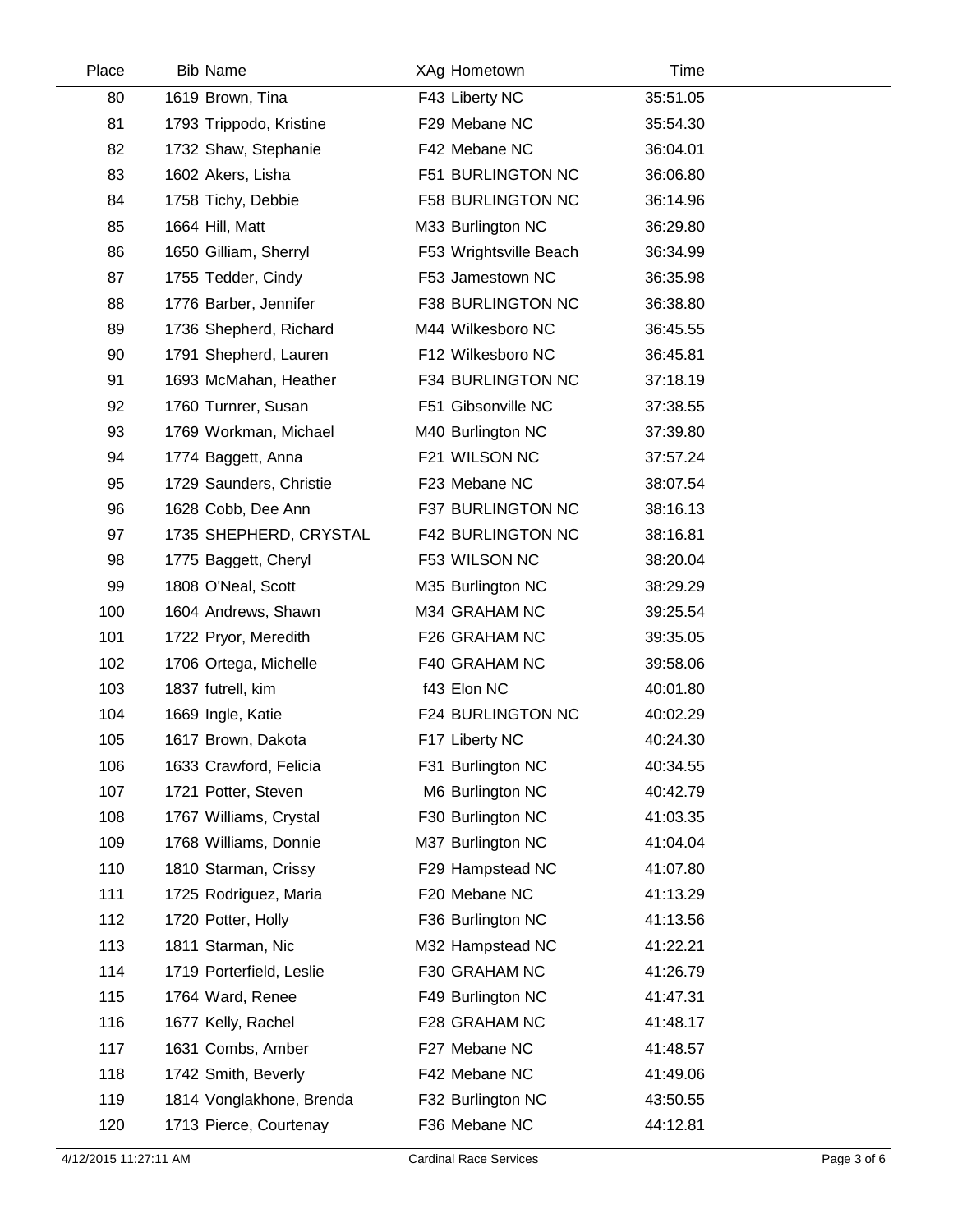| Place | <b>Bib Name</b>           | XAg Hometown             | Time     |  |
|-------|---------------------------|--------------------------|----------|--|
| 121   | 1711 Papandrea, Roselee   | <b>F48 BURLINGTON NC</b> | 44:42.55 |  |
| 122   | 1731 Seel, Brenda         | F55 Burlington NC        | 44:43.54 |  |
| 123   | 1665 Hill, Melissa        | F34 Burlington NC        | 44:44.04 |  |
| 124   | 1632 Cook, Emma           | F27 Greensboro NC        | 44:46.87 |  |
| 125   | 1657 Gural, Reagan        | F31 BURLINGTON NC        | 44:47.05 |  |
| 126   | 1701 Murphy, Amy          | F33 Statesville NC       | 44:57.80 |  |
| 127   | 1702 Murphy, Ginger       | F46 BURLINGTON NC        | 44:59.06 |  |
| 128   | 1603 Allmond, Cindy       | F47 Chapel Hill NC       | 45:11.55 |  |
| 129   | 1643 Fleming, Brandy      | F35 Burlington NC        | 45:22.82 |  |
| 130   | 1615 Bright, Yvonne       | F58 Mebane NC            | 45:23.77 |  |
| 131   | 1813 Thomas, Sheila       | F32 BURLINGTON NC        | 45:33.01 |  |
| 132   | 1797 Grantham, Tia        | F23 BURLINGTON NC        | 45:33.55 |  |
| 133   | 1730 Saunders, Kristopher | M35 BURLINGTON NC        | 46:29.87 |  |
| 134   | 1820 Royster, Waiverly    | F <sub>15</sub>          | 46:37.02 |  |
| 135   | 1675 Kelly, Charlotte     | F15 BURLINGTON NC        | 46:37.56 |  |
| 136   | 1792 Shivers, Alyssa      | F27 BURLINGTON NC        | 47:03.81 |  |
| 137   | 1785 Kimrey, Summer       | F30 GRAHAM NC            | 47:04.31 |  |
| 138   | 1751 SUTPHIN, JILL        | F41 Elon NC              | 48:09.30 |  |
| 139   | 1676 Kelly, Kristi        | <b>F44 BURLINGTON NC</b> | 48:11.55 |  |
| 140   | 1637 Dove, Stormy         | F46 BURLINGTON NC        | 48:11.56 |  |
| 141   | 1815 Walker, Penny        | F45 Elon NC              | 48:19.29 |  |
| 142   | 1771 Wrenn, Allison       | F10 Elon NC              | 49:00.54 |  |
| 143   | 1772 Wrenn, Tina          | F40 Elon NC              | 49:46.54 |  |
| 144   | 1778 Bolton, Brie         | F23 BURLINGTON NC        | 50:28.04 |  |
| 145   | 1691 McHugh, Allison      | F50 BURLINGTON NC        | 50:28.30 |  |
| 146   | 1688 Martin, Bonnie       | F31 Burlington NC        | 50:42.54 |  |
| 147   | 1626 Chaffin, Laura       | F34 Monroe NC            | 50:42.55 |  |
| 148   | 1743 Snead, Elizabeth     | F32 GRAHAM NC            | 50:47.29 |  |
| 149   | 1789 Rascoe, Shannon      | F45 Burlington NC        | 50:47.80 |  |
| 150   | 1630 Collins, Heather     | F27 Hillsborough NC      | 51:12.04 |  |
| 151   | 1832 eggleston, casey     | m27 Ft. Bragg NC         | 51:12.05 |  |
| 152   | 1799 Kersting, Deena      | F55 Jamestown NC         | 51:14.54 |  |
| 153   | 1678 Kelly, Tyler         | M31 High Point NC        | 51:23.06 |  |
| 154   | 1627 Cheek, Erica         | F13 Bear Creek NC        | 51:23.07 |  |
| 155   | 1827 junco, antonio       | m57 Huntersville NC      | 51:39.82 |  |
| 156   | 1826 junco, lourdes       | f57 Huntersville NC      | 51:40.80 |  |
| 157   | 1616 Brown, Ashley        | F34 Burlington NC        | 51:50.54 |  |
| 158   | 1705 Ondeck, Linda        | F58 Climax NC            | 51:50.81 |  |
| 159   | 1746 Sorokes, Adam        | M28 BURLINGTON NC        | 51:55.79 |  |
| 160   | 1672 Keener, Jennifer     | F35 Bear Creek NC        | 52:12.55 |  |
| 161   | 1634 Davidson, Rachel     | F29 Greensboro NC        | 52:13.81 |  |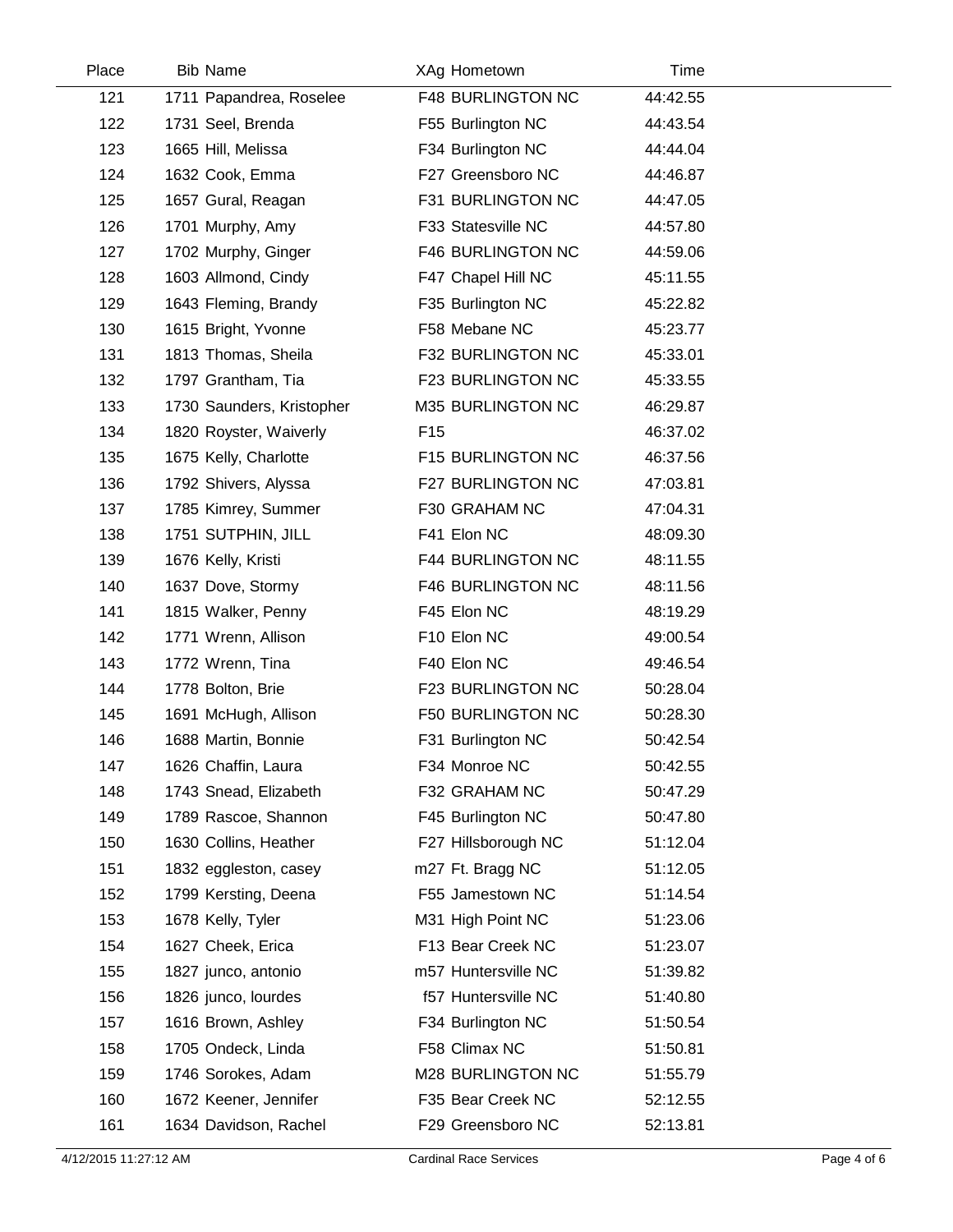| Place | <b>Bib Name</b>            | XAg Hometown             | Time     |  |
|-------|----------------------------|--------------------------|----------|--|
| 162   | 1739 Simpson, Sandy        | F59 Greensboro NC        | 52:18.05 |  |
| 163   | 1761 Upson, Anne           | F29 Greensboro NC        | 52:20.55 |  |
| 164   | 1798 Holley, Pam           | F40 Whitsett NC          | 52:28.05 |  |
| 165   | 1613 boger, erin           | F29 GRAHAM NC            | 53:05.11 |  |
| 166   | 1685 Lutterloh, Casey      | F31 GRAHAM NC            | 53:05.82 |  |
| 167   | 1692 McLain, Lisa          | F43 Durham NC            | 53:30.06 |  |
| 168   | 1703 Murphy, Lindsay       | F28 Greensboro NC        | 53:45.06 |  |
| 169   | 1698 Mondie, Belinda       | F52 Haw River NC         | 53:55.94 |  |
| 170   | 1640 Farrell, Jamie        | F18 Chapel Hill NC       | 53:56.30 |  |
| 171   | 1795 Ashe, Donna           | F58 GRAHAM NC            | 54:17.54 |  |
| 172   | 1777 Bennett, Beatrice     | F43 Haw River NC         | 54:26.05 |  |
| 173   | 1614 Boger, Sharon         | F58 GRAHAM NC            | 54:26.79 |  |
| 174   | 1756 thigpen, wendy        | F48 GRAHAM NC            | 54:33.31 |  |
| 175   | 1621 Canada, Lisa          | F46 Kernersville NC      | 54:33.54 |  |
| 176   | 1794 Webster, Ardra        | F42 Durham NC            | 54:36.30 |  |
| 177   | 1816 Ware, Gabrielle       | F34 Whitsett NC          | 54:37.54 |  |
| 178   | 1801 Mapp, Jessie          | F42 Mebane NC            | 54:37.79 |  |
| 179   | 1800 King, Frederick       | M28 Greensboro NC        | 54:40.05 |  |
| 180   | 1750 Sublett, Donna        | F51 BURLINGTON NC        | 54:50.79 |  |
| 181   | 1662 Hatten, Will          | M28 BURLINGTON NC        | 54:53.54 |  |
| 182   | 1661 Hatten, Leslie        | F28 BURLINGTON NC        | 54:53.79 |  |
| 183   | 1780 Crouse, Lindsay       | F32 BURLINGTON NC        | 55:10.29 |  |
| 184   | 1741 Slade, Perry          | F54 Burlington NC        | 55:10.54 |  |
| 185   | 1674 Keesee, Gerdia        | F68 Reidsville NC        | 55:31.80 |  |
| 186   | 1673 Keesee, George        | M50 Thomasville NC       | 55:31.81 |  |
| 187   | 1714 Piper, Joyce          | F55 Burlington NC        | 55:32.55 |  |
| 188   | 1671 Jordan, Meredith      | F28 Gibsonville NC       | 55:57.80 |  |
| 189   | 1644 Foust, Marsha         | F29 GRAHAM NC            | 55:58.84 |  |
| 190   | 1660 Hagopian, Sandi       | F <sub>55</sub>          | 56:03.55 |  |
| 191   | 1806 O'Neal, Donna         | F51 Wilmington NC        | 56:22.30 |  |
| 192   | 1807 O'Neal, Hugh David    | M50 Wilmington NC        | 56:22.57 |  |
| 193   | 1805 O'Neal, Danny         | M47 Mebane NC            | 56:23.05 |  |
| 194   | 1784 Kimbrell, Tony        | M59 Whitsett NC          | 56:34.81 |  |
| 195   | 1809 Simpson, Chelsea      | F24 Snow Camp NC         | 58:17.12 |  |
| 196   | 1641 Farrell, Lauren       | F11 Chapel Hill NC       | 58:18.81 |  |
| 197   | 1642 Farrell, Laurie       | F48 Chapel Hill NC       | 58:19.31 |  |
| 198   | 1823 porterfield, sandra   | f69 Burlington NC        | 59:20.82 |  |
| 199   | 1763 Wagoner, Angie        | F53 Snow Camp NC         | 59:32.05 |  |
| 200   | 1652 Goodenough, Christine | F47 Snow Camp NC         | 59:34.18 |  |
| 201   | 1658 Gurley, Beth          | <b>F59 BURLINGTON NC</b> | 59:38.31 |  |
| 202   | 1683 Landes, Kathy         | F61 BURLINGTON NC        | 59:38.55 |  |